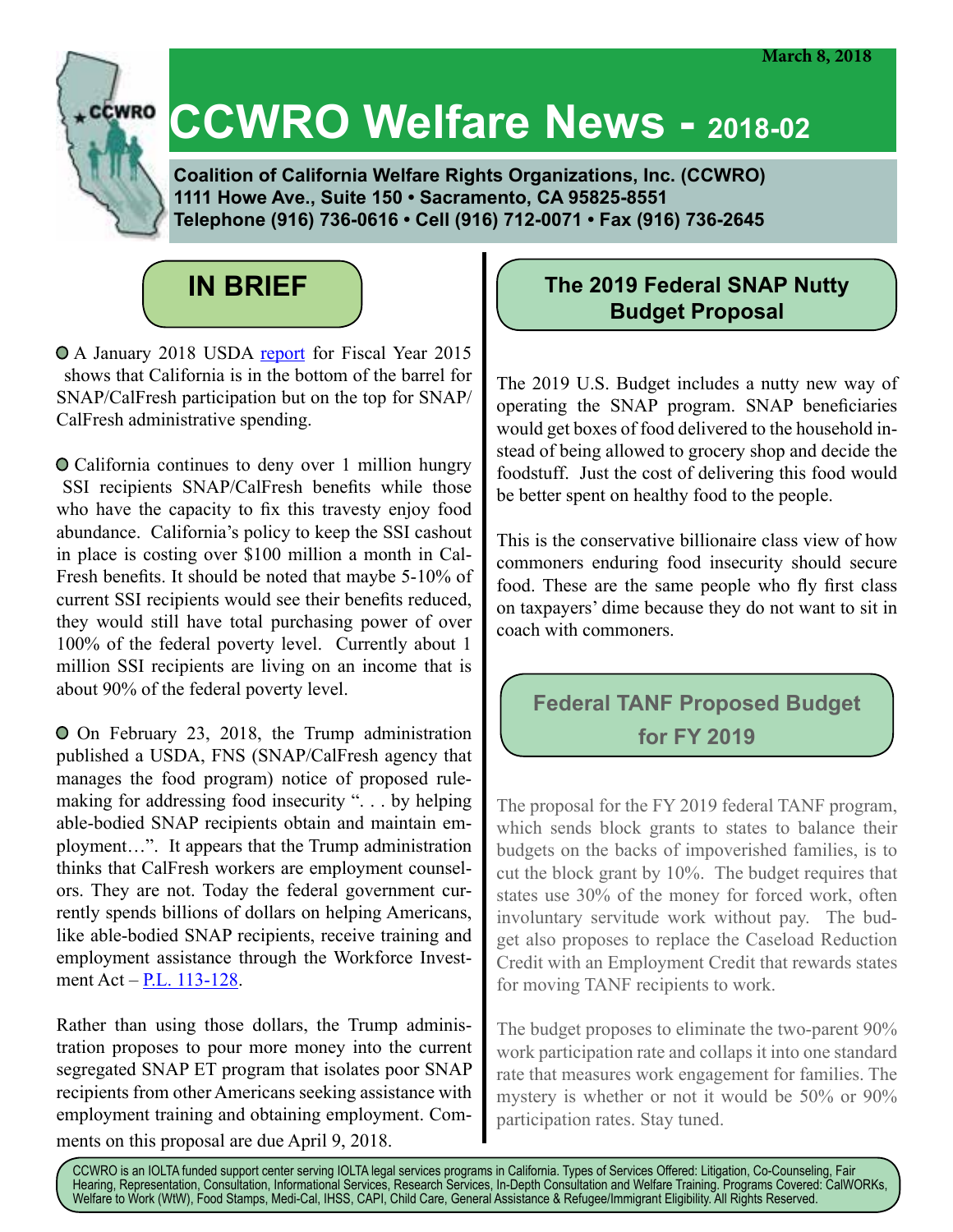### **EBT Incident Update February 16, 2018 From the Office of Systems Integration**

"CalWORKs, CalFresh and other program beneficiaries receive cash and food benefits on electronic benefit transfer (EBT) cards which can be used at approved retailers or ATMs throughout the State. The EBT system is managed by the Office of Systems Integration (OSI) on behalf of the California Department of Social Services (CDSS).

Since the beginning of January 2018, there have been several incidents that affected the System's performance. While **no clients lost benefits,** several instances resulted in either delayed benefit issuance by a few hours, or transactions processed slowly or required a repeat attempt before being approved. The State has been working with the EBT system vendor, Conduent (formerly Xerox) to identify the cause of these incidents, and to prevent their recurrence. This information is being provided for your awareness.

Immediately below is a brief description of these incidents, followed by a description of what is being done to resolve and prevent them. Also included with this update are two status letters from Conduent, which address the issues and their resolution along with a commitment to EBT delivery for California. **Incidents:**

• On January 3, 2018, the EBT system experienced issues which made it impossible to "print" EBT cards (new or reissued in office) for clients seeking replacement or initial benefits onsite. This outage impacted multiple states. There was no impact on existing clients already in possession of their EBT cards. A hardware failure was identified as the cause and the necessary hardware fix was completed at approximately 3:00 a.m. on the morning of January 4. • On January 4, 2018, from about noon until 1:32 p.m., the EBT system was not operational for Cal-WORKs and CalFresh recipients. Clients were unable to access their food or cash benefits at retailers or ATMs. This outage impacted multiple states. EBT services were restored after about 90 minutes, with transactions then again successfully processing.

• On February 1, 2018, the EBT system failed to load new benefits for CalWORKs and CalFresh recipients. This should have occurred by 5:00 a.m., but was resolved at 9:35 A.M. This issue did not affect cardholders who already had benefits loaded on their card or remaining balances on their card. • Also on February 1, there was a phishing attempt by an unknown party that attempted to gain cardholder information (card number and PIN number) via social media

(Facebook) under the guise of being able to assist with accessing benefits. This attempt was reported to the EBT call center by cardholders and Conduent requested that Facebook remove the site. While assumed to be a crime of opportunity related to the unavailability of benefits, Conduent did confirm that the EBT system itself was not breached. • On February 5, 2018, the EBT system was not operational for CalWORKs and CalFresh recipients. Clients were unable to access their food or cash benefits at retailers or ATMs and the system issue also prevented the loading of new benefits with an availability date of February  $5<sup>th</sup>$  It remains unknown at precisely what time transaction processing ceased, but service was restored at 6:13 a.m. Benefit loading did not occur at 5:00 a.m., and was restored at 8:15 a.m. • On February 8, 2018, third-party payment processors reported timeouts affecting some EBT transactions. Conduent took down the EBT Client Website at 12:49 PM PT in an effort to alleviate the system degradation, and restored it at 3:28PM. Potentially related to this service degradation, Los Angeles County periodically has reported performance degradations (system slowness) outside of the dates and times above.

### **Remediation and Prevention:**

The January 3 incident was resolved by a hardware fix. Referring to the incidents that occurred on January 4, February 1, February 5, February 7 and February 8, it originally was thought that there might be various root causes responsible for the system issues. However, now it is known that each of these incidents had the same root cause, which now has been mitigated: On February 7, Conduent noticed an extremely high volume of traffic to the California EBT cardholder website that resulted in service degradation issues with the EBT system. Further investigation pointed to a third-party mobile application that was accessing the cardholder website. The thirdparty application allows users to check EBT balances, find locations that accept EBT, and plan food purchases. However, it causes an excessive number of database connections for an individual user, affecting service.

After the root cause was identified, Conduent, in collaboration with the State, implemented a new firewall on February 9, 2018 in order to block or manage connections to the database based on volume thresholds. To date, this has alleviated the system performance issues, and work on a permanent resolution continues with the third-party vendor.

The COSS, OSI, and Conduent remain committed to ensuring the proper administration of the EBT system. The included letters from Conduent provide more detail about its steps and commitments. Conduent also is doing active in-person on-site monitoring of transaction processing and batch jobs that normally are overseen by automatic pro-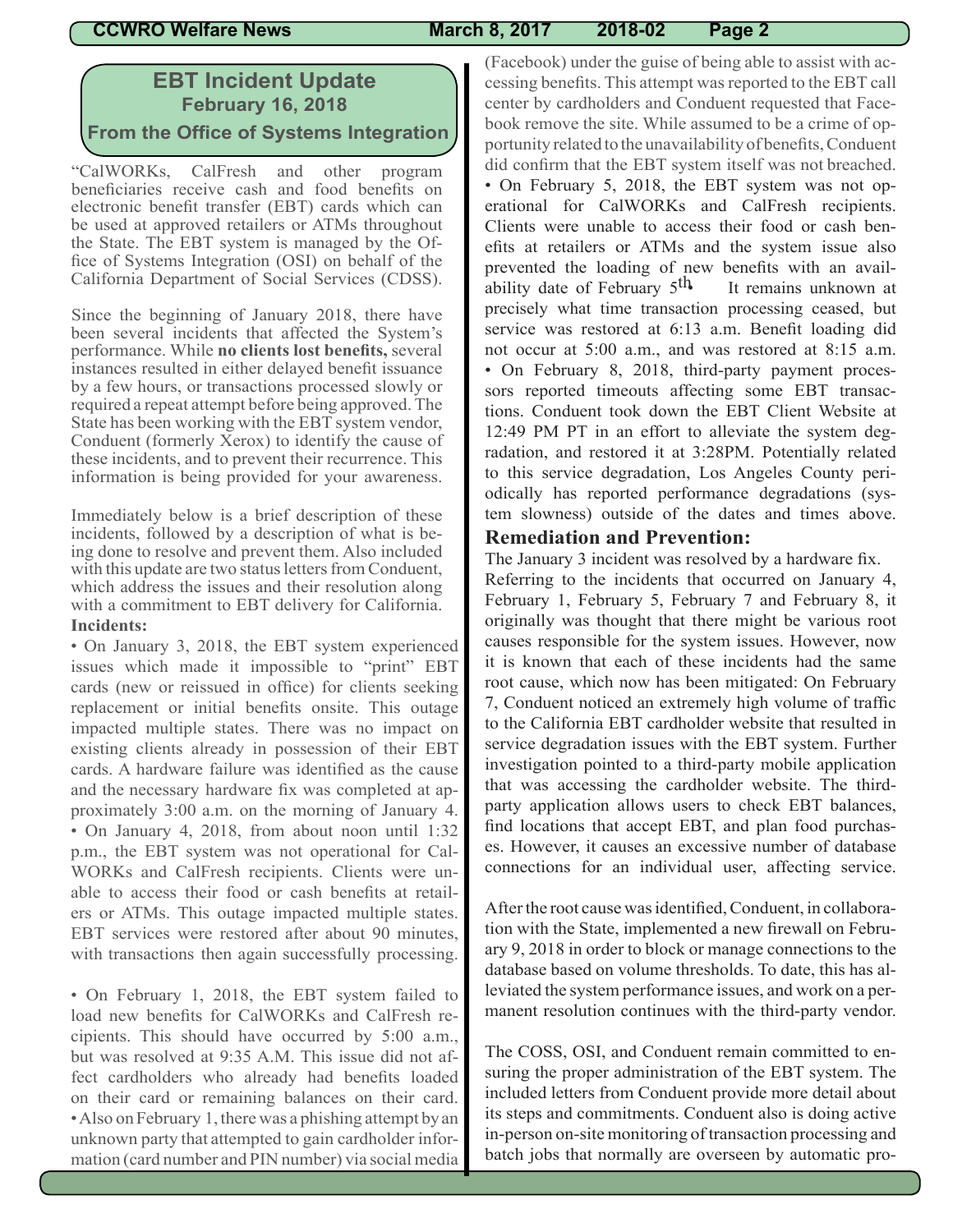cesses, in order to quickly mitigate issues that arise."

### **Counties tracak time on aid on WDTIP & TRAC:**

Staff from the CDSS Refugee Bureau inquired how a county should manage their consortium systems to match time on aid with WDTIP and TRAC. "We are along in the conversation where we have answered all of the program questions and the counties are having system and aid code related questions. Please find below the counties' question…"

The CDSS SAWS Unit | Program Automation Bureau responded "The original question – do the consortia need to "untick" data from their systems to reconcile the local system with the state-wide TRACK system? Seeking direction on how to track R1/1V for cases receiving assistance prior to 1/1/17.

After consulting with OSI the answer is the following: "If the consortia needs to 'untick' data to reconcile with WDTIP that is up to them. If they have sent the history to WDTIP, WDTIP will keep the data stored but it is only 'ticking' from January 1, 2017. The consortia will have to find a way to verify the applicants Time on Aid information prior to the January 1, 2017 date if they need to, to ensure the applicant is eligible for the benefit." *-Office of Systems Integration*

It appears that counties have two systems of tracking time on aid: WDTIP and TRAC. And then there is a question of how data is entered into these systems and how valid they are.

### **Restoration of CalWORKs Applications**

In California, there are two (2) types of applications for applicants who had a break in aid: (1) applications; and (2) restorations. Restorations are when the applicant has not received CalWORKs (CW) during the prior 12 months.

*"40-103.42 Restoration -- The applicant was a recipient of the same category of aid in the same county and his or her grant has been discontinued for 12 months or less at the time of the current application. See Section 40-125.9 Request for Restoration of Aid."*

There are certain exceptions to the "restoration"

rule, but for the most part when an applicant has been off aid for less than 12 months, their application should be treated as a restoration. This month we looked at the most recent CW 237 for December 2017. The report reveals that California is applying this law erratically. If CW recipients reported income like counties implement restorations, counties would be screaming "fraud" at the top of their lungs.

During December 2017, Orange, San Mateo, Santa Barbara, Santa Clara, Solano and Yolo counties had zero restorations. That means that out of the 2,662 applications received by these counties during December 2017, not one of them were on aid during the previous 12 months.

Meanwhile, for the same month a quarter of the applications were restorations in Riverside, Imperial and Kern Counties– consistent with state regulations.

**Table #1** below shows the counties where over 22% cases were restored reflecting the churning phenomenon.

### **TABLE # 1 Counties Doing Restorations**

| County         | <b>Total</b><br><b>Applications</b><br><b>Filed</b> | <b>Restorations</b> | $\%$ |
|----------------|-----------------------------------------------------|---------------------|------|
| Riverside      | 2,351                                               | 517                 | 22%  |
| Imperial       | 236                                                 | 58                  | 25%  |
| Kern           | 1,655                                               | 412                 | 25%  |
| San Joaquin    | 956                                                 | 248                 | 26%  |
| Madera         | 253                                                 | 68                  | 27%  |
| Merced         | 596                                                 | 161                 | 27%  |
| Los Angeles    | 8,162                                               | 2,259               | 28%  |
| San Bernardino | 3,154                                               | 936                 | 30%  |
| Monterey       | 973                                                 | 373                 | 38%  |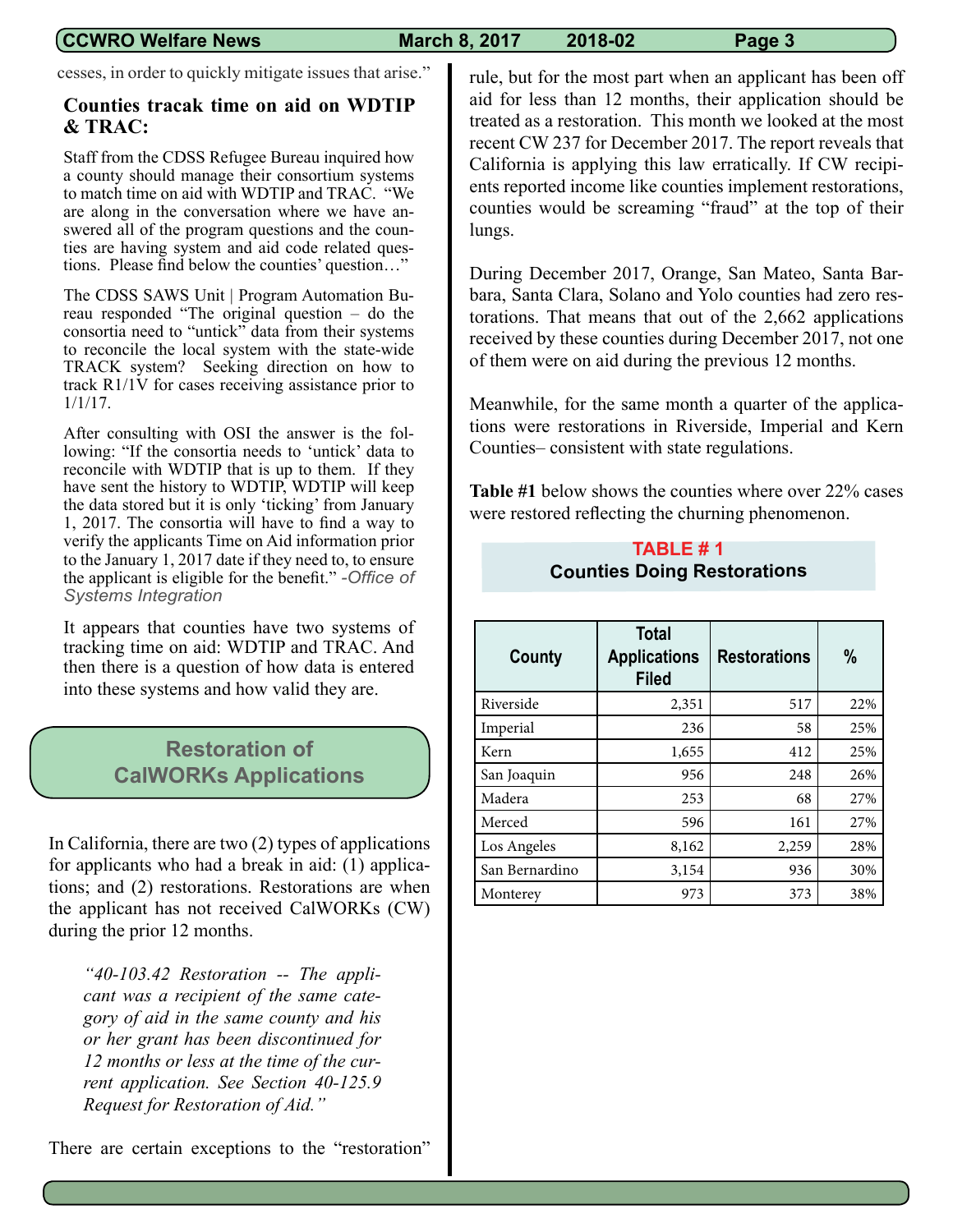

# County Client Abuse Report

**Ms. 18023120** of Los Angeles County is a first-time pregnant mom receiving CalWORKs from Los Angeles County. Her case is in GAIN Region VII, which is operated by Virginia-based Maximum Corporation. Recently Ms. 18023120 received a call from her Maximus worker saying "I need authorization to release medical information from you doctor, stating that you cannot work or participate. That is the only way we will not send you to find a job." Ms. 18023120's mother asked "Is this how they help a young 22-year old woman, who is pregnant for the first time, who is going to be a single mom? With threats? Doesn't she have enough on her plate?"\



**# 2017123164** of Los Angeles County received fewer IHSS hours than should have been authorized. Los Angeles County stipulated that it had given the IHSS recipient fewer hours and had failed to assess for protective supervision as mandated by MPP §30-757.74.

**# 2017124143** of Los Angeles County is a 10-year old child with Autism Spectrum Disorder who was denied IHSS. The Judge ruled that the child was entitled to 64 hours and that the county did not assess for protective supervision. Los Angeles County was ordered to assess for protective supervision.

**#2017132161** of Los Angeles County was diagnosed with Autism Spectrum Disorder and speech impairment from October 2016. At the hearing, Los Angeles County admitted that it could not defend its action to deny protective supervision to Ms. 2017132161.

**#2017135204** of Los Angeles County is an IHSS recipient is suffering from Alzheimer's Disease and has been trying to get protective supervision since January 2016. The family called Los Angeles County over 22 times to no avail. They finally contacted Legal Aid who got an order that the county assess #2017135204 for protective supervision which should have been done in 2016.

**#2017146013** of Los Angeles County is a five-year old child diagnosed with Autism Spectrum Disorder. His family filed for a state hearing in 2017. After filing for a state hearing, Los Angeles County was forced to concede that the child was eligible for protective supervision effective August 1, 2016. Had the family not filed for a state hearing they would have been without protective supervision in 2018.

**#2017048092** of Los Angeles County is 20-year old male whose medical condition includes Autism Spectrum Disorder, moderate intellectual disability, semi-nonverbal, and Type 1 diabetes. The county did not authorize protective supervision. The hearing decision ordered the county to conduct an assessment for protective supervision.

**#2017033186** of Los Angeles County is an IHSS recipient diagnosed with Williams Syndrome, a permanent condition. The county only authorized 15 hours a month. The Judge ruled that this IHSS recipient is entitled to 210 hours a month in lieu of the county's 15 hours a month.

**#2017144079** of Los Angeles County is a severely disabled person who applied for IHSS on December 22, 2016. Los Angeles County refused to grant protective supervision. After the request for hearing was filed, the county waited until the hearing was scheduled before admitting that the county unlawfully refused to issue protective supervision. At the hearing, the county stipulated that given the overwhelming documentation of the IHSS recipient's entitlement to protective supervision, the county agreed to issue protective supervision effective December 22, 2016.

**#2017086267** – Los Angeles County is a 9-year old male diagnosed with Autism Spectrum Disorder, attention deficit hyperactivity disorder (ADHD), speech and developmental delay and was granted only 86 hours. #2017086267 filed for a state hearing and the judge ruled on August 31, 2017 that the county had underpaid #2017086267 195 hours a month retroactive to June 2016.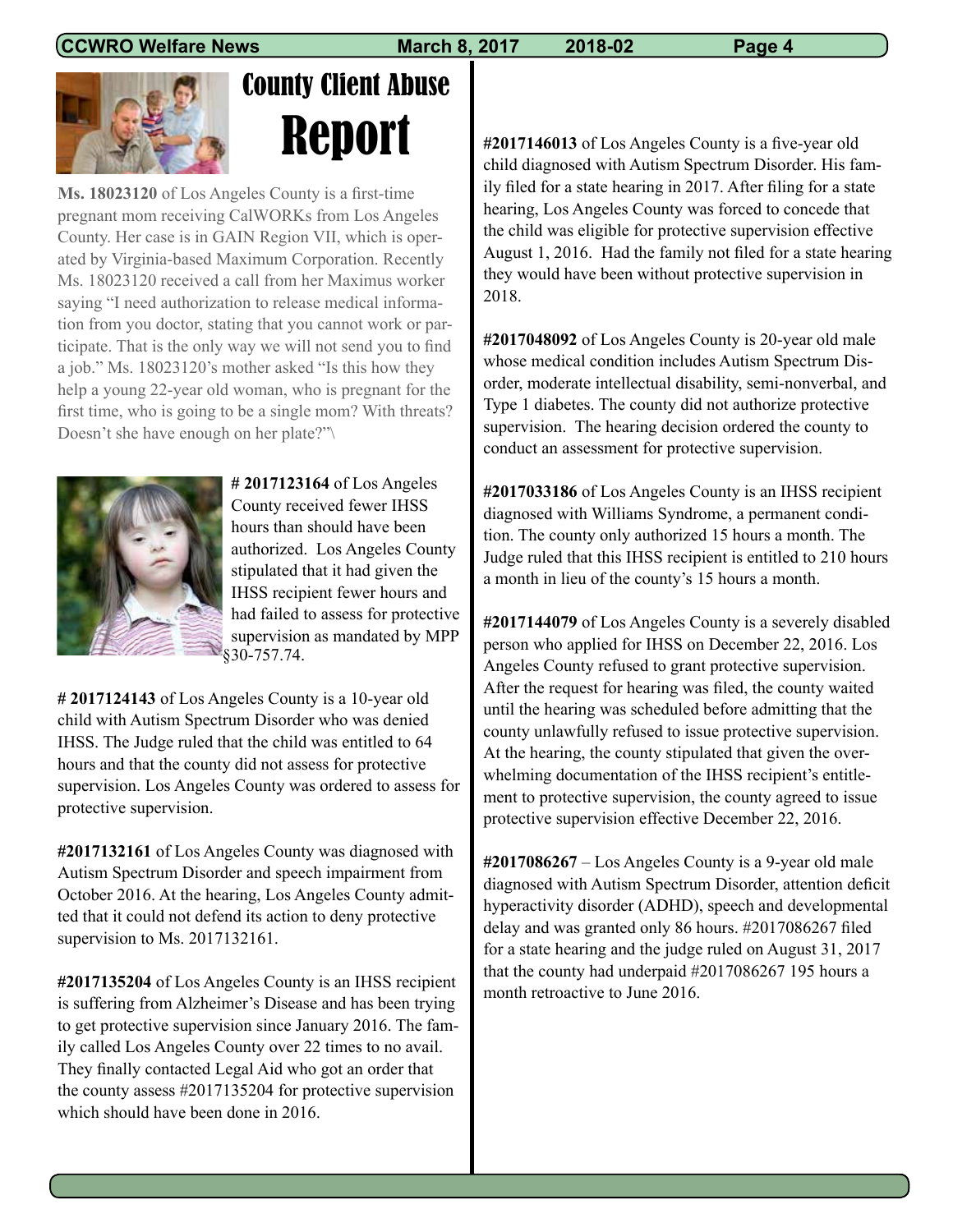## 2018 Lead Testing Bills

**AB 2122– Reyes (D)** Room # 32175 Tel. 916- 319-2047 Staff: Matthew Hamlett matthew.hamlett@asm.ca.gov

SPONSORS: Environmental Work Group and **CCWRO** 

Medi-Cal-Lead Testing – This bill would require the DHCS to ensure that a child enrolled in Medi-Cal receives blood lead screening tests at 12 and 24 months of age, and that a child 2 to 6 years of age, inclusive, receives a blood lead screening test if there is no record of a previous test.

> **SB 1041 - Leyva– (D)** Room # 4061 Phone 916-651-4020 Staff: Nicholas Romo Nicholas.romo@sen.ca.gov

SPONSORS : Environmental Work Group and CCWRO

Lead Testing –This bill would require the information to include a lead screening report aggregated to show the total number of children enrolled in Medi-Cal, and not enrolled in Medi-Cal, broken down by county and age, who have received blood lead screening tests.